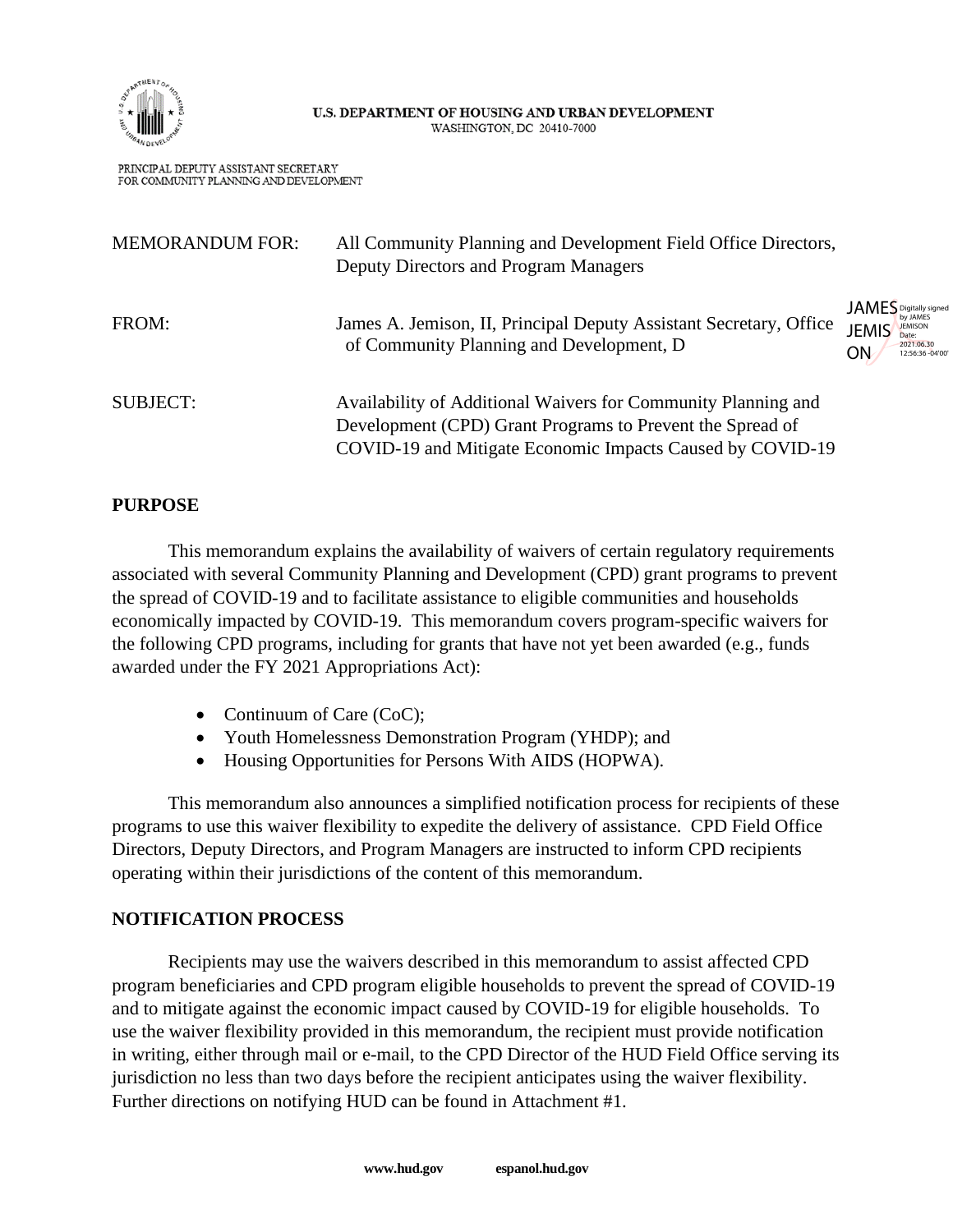#### **WAIVER AUTHORITY**

Due to COVID-19, many CPD recipients are facing challenges in ensuring appropriate shelter options are available for program participants who need to be separated from others because they are exhibiting symptoms, training staff on how to safely work with program participants and prevent spreading the virus, obtaining supplies to prevent the spread of the virus, maintaining necessary staffing levels during the outbreak, and finding available housing in tight rental markets to house households experiencing homelessness. Further, many program participants are suffering economic consequences from the mass shutdown of businesses and lack of availability of traditional mainstream benefits. A number of recipients have inquired about the availability of waivers of various CPD program requirements to facilitate assistance to program participants and prevent the spread of the virus.

In accordance with 24 CFR 5.110, HUD may, upon a determination of good cause and subject to statutory limitations, waive regulatory provisions.

On March 31, 2020, CPD issued its first waivers of regulatory authority to help recipients prevent and mitigate the spread of COVID-19. On May 22, 2020, CPD issued its second set of waivers of regulatory authority to prevent and mitigate the spread of COVID-19. On September 30, 2020, CPD issued its third set of waivers of regulatory authority to prevent and mitigate the spread of COVID-19. On December 30, 2020, CPD issued its fourth set of waivers of regulatory authority to prevent and mitigate the spread of COVID-19. On January 7, 2021, CPD issued a fifth waiver of requirements related to the Point-in-Time Count to prevent and mitigate the spread of COVID-19. On March 31, 2021, CPD issued a sixth set of waivers of regulatory authority to prevent and mitigate the spread of COVID-19. This memorandum extends select waivers from these earlier waivers set to expire on June 30, 2021. Some of these waivers have been extended until September 30, 2021 to allow recipients time to update policies and procedures and adjust staffing levels to come back into compliance with regulatory requirements now that social distancing measures are lifting. Others have been extended to December 31, 2021 as the flexibilities remain critical to help individuals experiencing homelessness obtain and maintain housing in tight rental markets resulting from COVID-19. Additionally, this memorandum establishes an expiration date of September 30, 2021 for waivers previously authorized until public health officials determine no additional special measure are necessary to prevent the spread of COVID-19.

#### **WAIVER AVAILABILITY**

To provide additional flexibility to communities to prevent the spread of COVID-19 and better assist individuals and families, including those experiencing homelessness infected with the virus or economically impacted by the virus, I hereby find good cause to provide the regulatory waivers below. To use each waiver, each recipient must follow the notification process described above and update its program records to include written documentation of the specific conditions that justify the recipient's use of the waiver, consistent with the justifications and applicability provisions below. Provisions that are not specifically waived remain in full effect.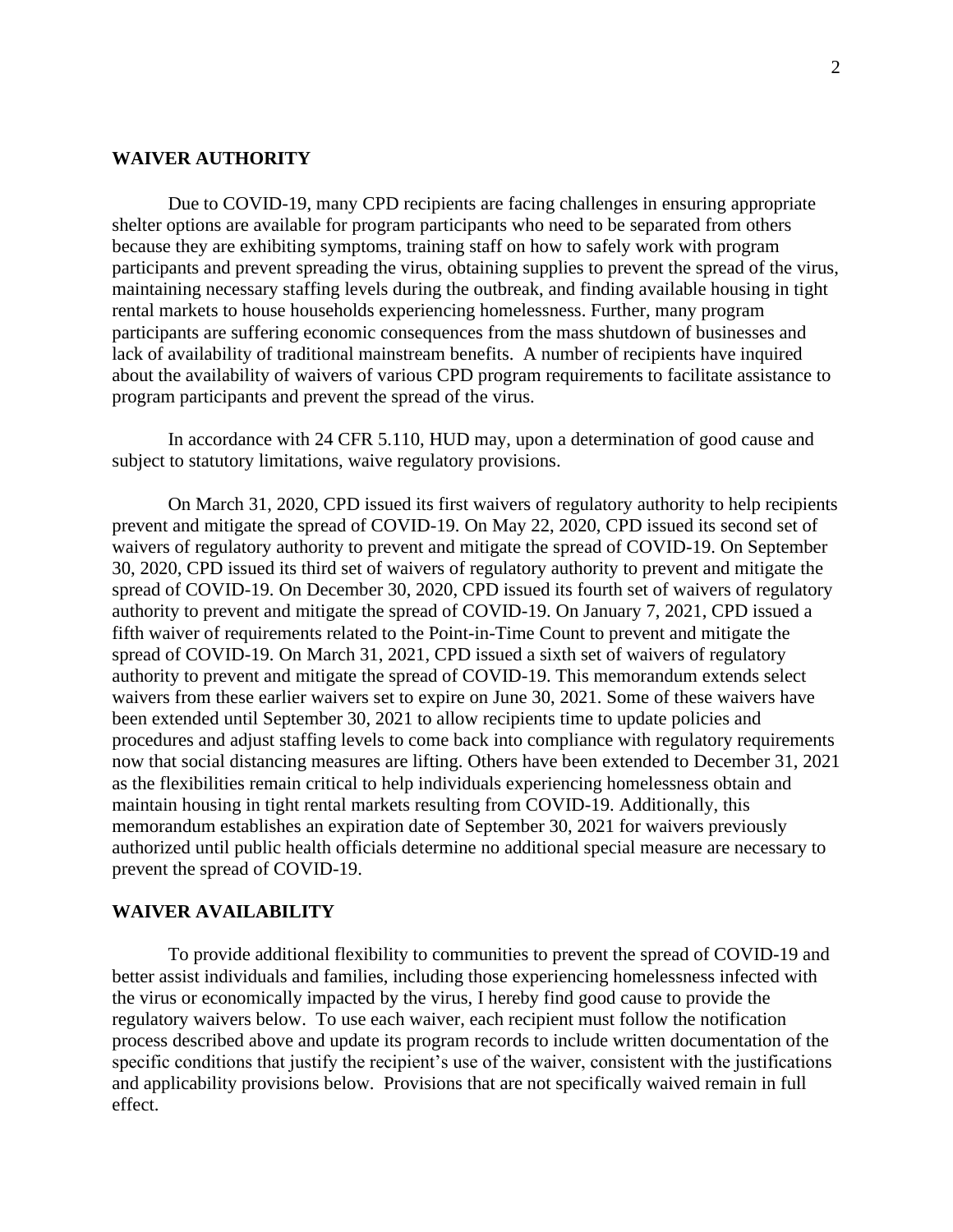## **CONTINUUM OF CARE PROGRAM and YOUTH HOMELESSNESS DEMONSTRATION PROGRAM**

Unless otherwise specified in the waiver, the following waivers are available to CoC Program and YHDP recipients.

#### **1. Third-Party Documentation of Income**

| Requirement: | Where a program participant pays rent or an occupancy charge in                |
|--------------|--------------------------------------------------------------------------------|
|              | accordance with 24 CFR 578.77, 24 CFR 578.103(a)(7) requires                   |
|              | recipients and subrecipients to keep on file an income evaluation form         |
|              | specified by HUD along with one of the following types of back-up              |
|              | documentation: (1) source documents for the assets held by the program         |
|              | participant and income received before the date of the evaluation; (2) to      |
|              | the extent that source documents are unobtainable, a written statement by      |
|              | the relevant third party or the written certification of the recipient's or    |
|              | subrecipient's intake staff of the relevant third party's oral verification of |
|              | the income the program participant received over the most recent period;       |
|              | or (3) to the extent that source documents and third-party verification are    |
|              | unobtainable, the program participant's own written certification of           |
|              | income that the program participant is reasonably expected to receive          |
|              | over the 3-month period following the evaluation.                              |

Citation: 24 CFR 578.103(a)(7)(iv)

Explanation:  $24 \text{ CFR } 578.103(a)(7)$  requires the recipient or subrecipient to keep records of the program participant's income and the back-up documentation they relied on to determine income. The regulation establishes an order of preference for the type of documentation that recipients can rely upon. Only if source documents and third-party verification are unobtainable is a written certification from the program participant acceptable documentation of income. HUD is waiving "To the extent that source documents and third-party verification are unobtainable" in  $578.103(a)(7)(iv)$ .

Justification: On September 30, 2020, HUD waived the requirement to attempt to document that third-party verification of income was unobtainable in order for recipients and subrecipients to permit a program participant's own self-certification of income until December 31, 2020 because that documentation may be difficult to obtain as a result of COVID-19 pandemic and housing program participants quickly was important to prevent the spread of COVID-19. On December 30, 2020, HUD extended this waiver to March 31, 2021. On March 31, 2021, HUD extended this waiver to June 30, 2021. It continues to be important to move people into their own housing quickly to enable social distancing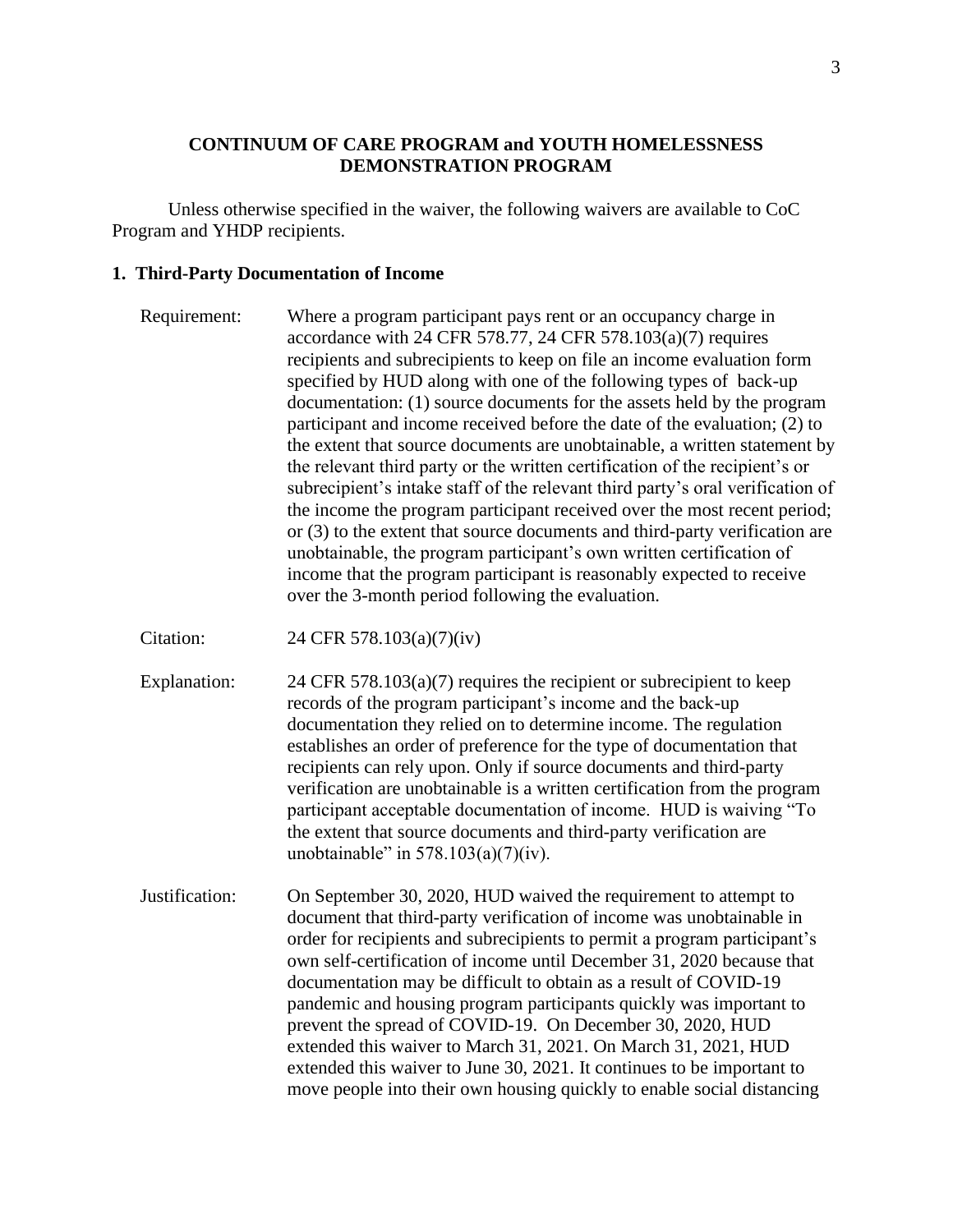and prevent the spread of COVID-19. Additionally, recipients need time to prepare staff and to re-adjust policies and procedures to obtain thirdparty documentation of income as a first order of priority. Therefore, HUD is waiving the requirement that source documents and third-party documentation be unobtainable in order for recipients or subrecipients to rely on a program participant's own certification of their income.

Applicability: The waiver of the requirement at 24 CFR 578.103(a)(7)(iv) that the recipient or subrecipient may only rely on program participant selfcertification of income if the other permitted types of documentation are unobtainable when conducting the initial or subsequent rent or occupancy charge calculations is in effect until September 30, 2021, 2021. During this time, 24 CFR 578.103(a)(7)(iv) is waived to the extent necessary to allow recipients or subrecipients to document annual income with the written certification by the program participant of the amount of income that the program participant is reasonably expected to receive over the 3 month period following the evaluation, even if source documents and third-party verification, are obtainable.

#### **2. Housing Quality Standards – Initial Inspection of Unit**

**Requirement**: Recipients are required to physically inspect any unit supported with leasing or rental assistance funds to assure that the unit meets the housing quality standards (HQS) before any assistance will be provided on behalf of a program participant.

**Citation**: 24 CFR 578.75(b)(1)

**Explanation:** 24 CFR 278.75(b)(1) requires that recipients or subrecipients physically inspect each unit to assure that it meets HQS before any assistance will be provided for that unit on behalf of a program participant.

**Justification:** On March 31, 2020, HUD waived the physical inspection requirement at 24 CFR 578.75(b)(1) for 6-months so long as recipients or subrecipients were able to visually inspect the unit using technology to ensure the unit met HQS before any assistance was provided and recipients or subrecipients had written policies in place to physically reinspect the unit within 3 months after the health officials determined special measures to prevent the spread of COVID-19 are no longer necessary. On September 30, 2020, HUD waived the physical inspection requirement at 24 CFR 578.75(b)(1) until December 31, 2020, which HUD then extended until March 31, 2021, so long as recipients and subrecipients could meet certain criteria outlined in the waiver. HUD again extended the waiver on March 31, 2021 until June 30, 2021, so long as recipients and subrecipients could meet the criteria outlined in the waiver. It continues to be important to move people quickly into their own housing to enable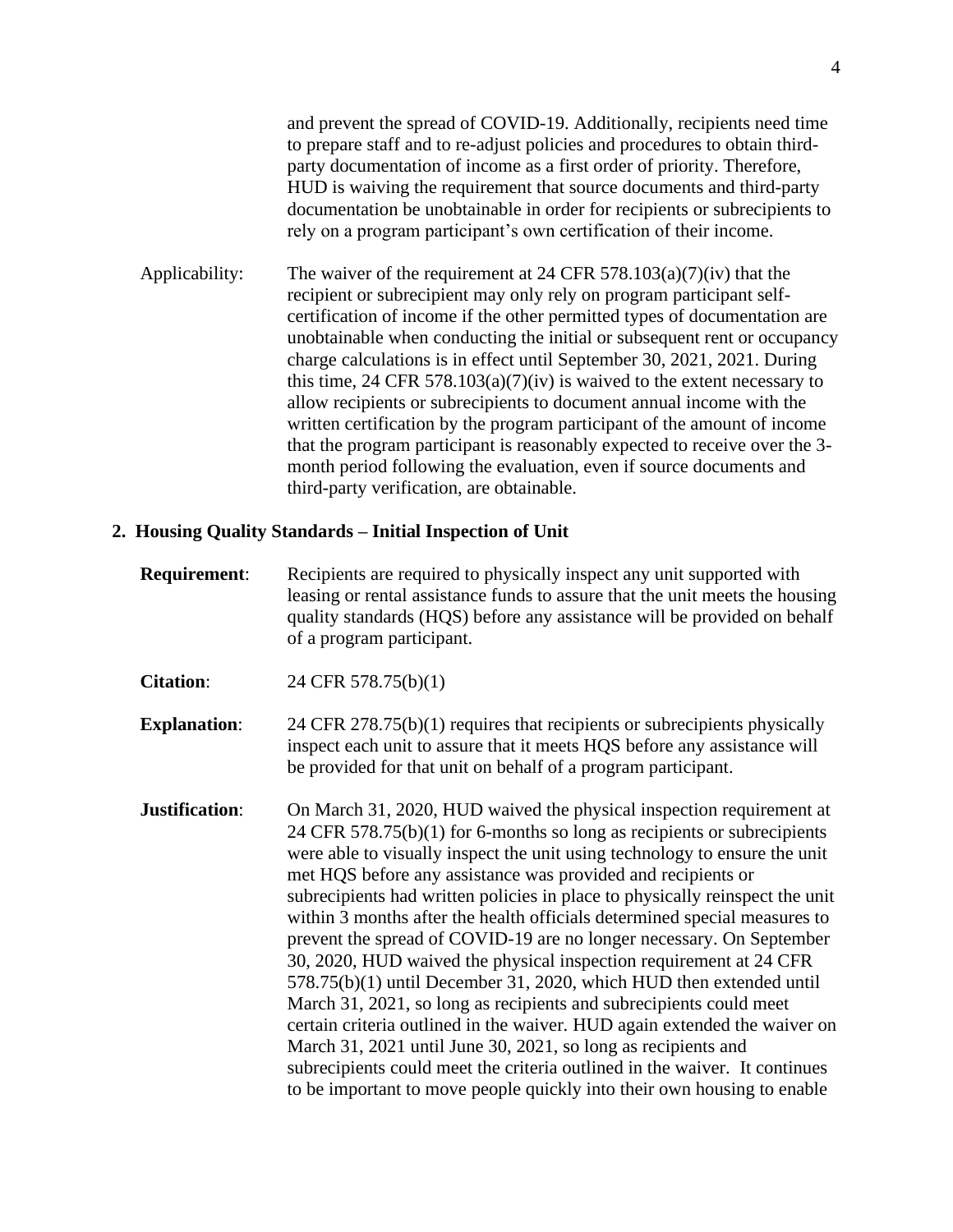social distancing and prevent the spread of COVID-19. Additionally, recipients need time to prepare staff to inspect (and re-inspect as discussed below) units for HQS. Therefore, HUD is waiving the initial inspection requirement at 24 CFR 578.75(b)(1) as further specified below to allow recipients to move people from the streets and shelters into housing more quickly, which enables social distancing, and helps prevent the spread of COVID-19.

- **Applicability**: This waiver of the requirement in 24 CFR 578.75(b)(1) that the recipient or subrecipient physically inspect each unit to assure that the unit meets HQS before providing assistance on behalf of a program participant is in effect until September 30, 2021 for recipients and subrecipients that are able to meet the following criteria:
	- a. The owner certifies that they have no reasonable basis to have knowledge that life-threatening conditions exist in the unit or units in question; and
	- b. The recipient or subrecipient has written policies to physically inspect the units not previously physically inspected by December 31, 2021.

#### **3. Suitable Dwelling Size and Housing Quality Standards**

| <b>Requirement:</b> | Units funded with CoC Program or YHDP funds must have at least one<br>bedroom or living/sleeping room for each two persons.                                                                                                                                                                                                                                                                                                                                                                                                                                                                                                                                                                                                                                                                                                                                                                                                                                |
|---------------------|------------------------------------------------------------------------------------------------------------------------------------------------------------------------------------------------------------------------------------------------------------------------------------------------------------------------------------------------------------------------------------------------------------------------------------------------------------------------------------------------------------------------------------------------------------------------------------------------------------------------------------------------------------------------------------------------------------------------------------------------------------------------------------------------------------------------------------------------------------------------------------------------------------------------------------------------------------|
| <b>Citation:</b>    | 24 CFR 578.75(c) and 24 CFR 982.401(d)(2)(ii) as required by 24 CFR<br>578.75(b)                                                                                                                                                                                                                                                                                                                                                                                                                                                                                                                                                                                                                                                                                                                                                                                                                                                                           |
| <b>Explanation:</b> | 24 CFR 578.75(c), suitable dwelling size, and 24 CFR $982.401(d)(2)(ii)$ as<br>required by 24 CFR 578.75(b), Housing Quality Standards, requires units<br>funded with CoC Program funds to have at least one bedroom or<br>living/sleeping room for each two persons.                                                                                                                                                                                                                                                                                                                                                                                                                                                                                                                                                                                                                                                                                      |
| Justification:      | On September 30, 2020, HUD waived the requirements at 24 CFR<br>$982.401(d)(2)(ii)$ and 24 CFR 578.75(c) to allow households experiencing<br>homelessness to obtain permanent housing that is affordable and that they<br>assess is adequate. HUD extended these flexibilities on December 30, 2020 to<br>the later of 1) the end of the initial term of the lease or occupancy agreement;<br>or 2) March 31, 2021. HUD again extended these flexibilities on March 31,<br>2021, to the later of 1) the end of the initial term of the lease or occupancy<br>agreement; or 2) June 30, 2021. Recipients continue to report that households<br>experiencing homelessness remain unable to afford the limited supply of<br>affordable housing in many jurisdictions across the country and this has been<br>made even more challenging due to the economic impact of COVID-19.<br>HUD is waiving the requirements at $24$ CFR 982.401(d)(2)(ii) and $24$ CFR |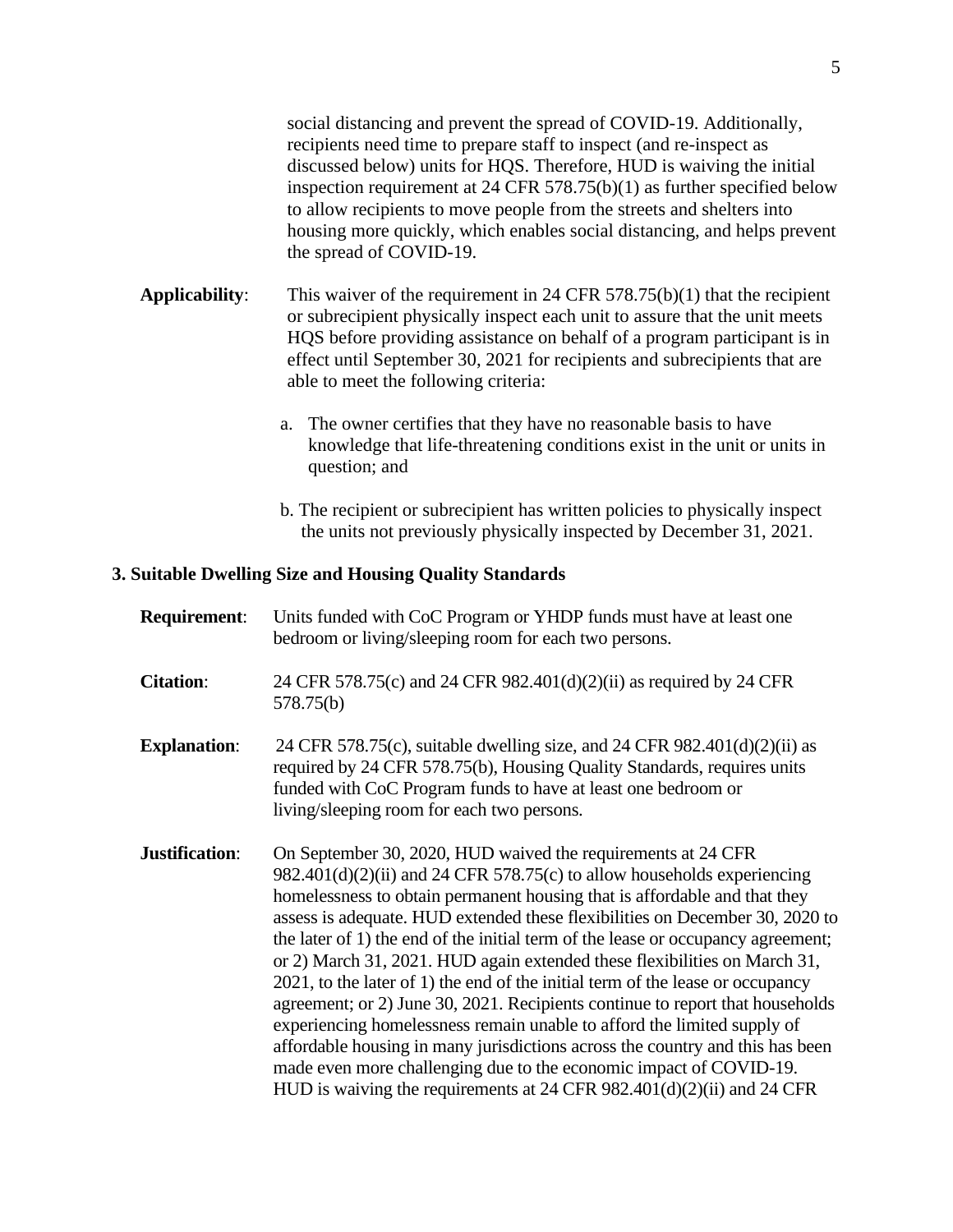578.75(c) as further specified below to reduce the spread of COVID-19 by allowing households to move into housing instead of staying in congregate shelter. Consistent with the *Executive Order on Fighting the Spread of COVID-19 by Providing Assistance to Renters and Homeowners,* grantees should balance use of this waiver with the recommendations of public health officials to limit community spread, and reduce risks to high-risk populations. For example, a large unit with rooms than can be partitioned for privacy and distancing, or the waiver can be applied for units that will house only one family household.

**Applicability**: The requirement that each unit assisted with CoC Program funds or YHDP funds have at least one bedroom or living/sleeping room for each two persons is waived for recipients providing Permanent Housing-Rapid Re-housing assistance for leases and occupancy agreements executed by recipients and subrecipients between the date of this memorandum and December 31, 2021. Assisted units with leases of occupancy agreements signed during the waiver period may have more than two persons for each bedroom or living/sleeping room until the later of 1) the end of the initial term of the lease or occupancy agreement; or 2) December 31, 2021. As a reminder, recipients are still required to follow State and local occupancy laws.

#### **4. Assistance Available at Time of Renewal**

**Requirement:** 24 CFR 578.33(c) provides that assistance for each year of a renewal period may be for up to 100 percent of the amount available for supportive services and HMIS costs in the final year of the prior funding period, up to 100 percent of the amount for leasing and operating in the final year of the prior funding period adjusted in proportion to changes in FMR for the geographic area, and for rental assistance up to 100 percent of the result of multiplying the number and unit size(s) in the grant agreement by the number of months in the grant agreement and the applicable FMR.

**Citation**: 24 CFR 578.33(c)

- **Explanation:** 24 CFR 578.33(c) requires that budget line item amounts a recipient is awarded for renewal in the CoC Program Competition will be based on the amounts in the final year of the prior funding period of the project.
- **Justification:** HUD originally waived this requirement for grant agreement amendments signed between March 31, 2020 and October 1, 2020 to allow recipients to move funds between budget line items in a project in response to the COVID-19 pandemic and still apply for renewal in the next FY CoC Program funding cycle based on the budget line items in the grants before they were amended. HUD again waived this requirement for all grant agreements signed from October 1, 2020 until December 31, 2020. HUD again waived this requirement for all grants signed between December 30, 2020 and March 31,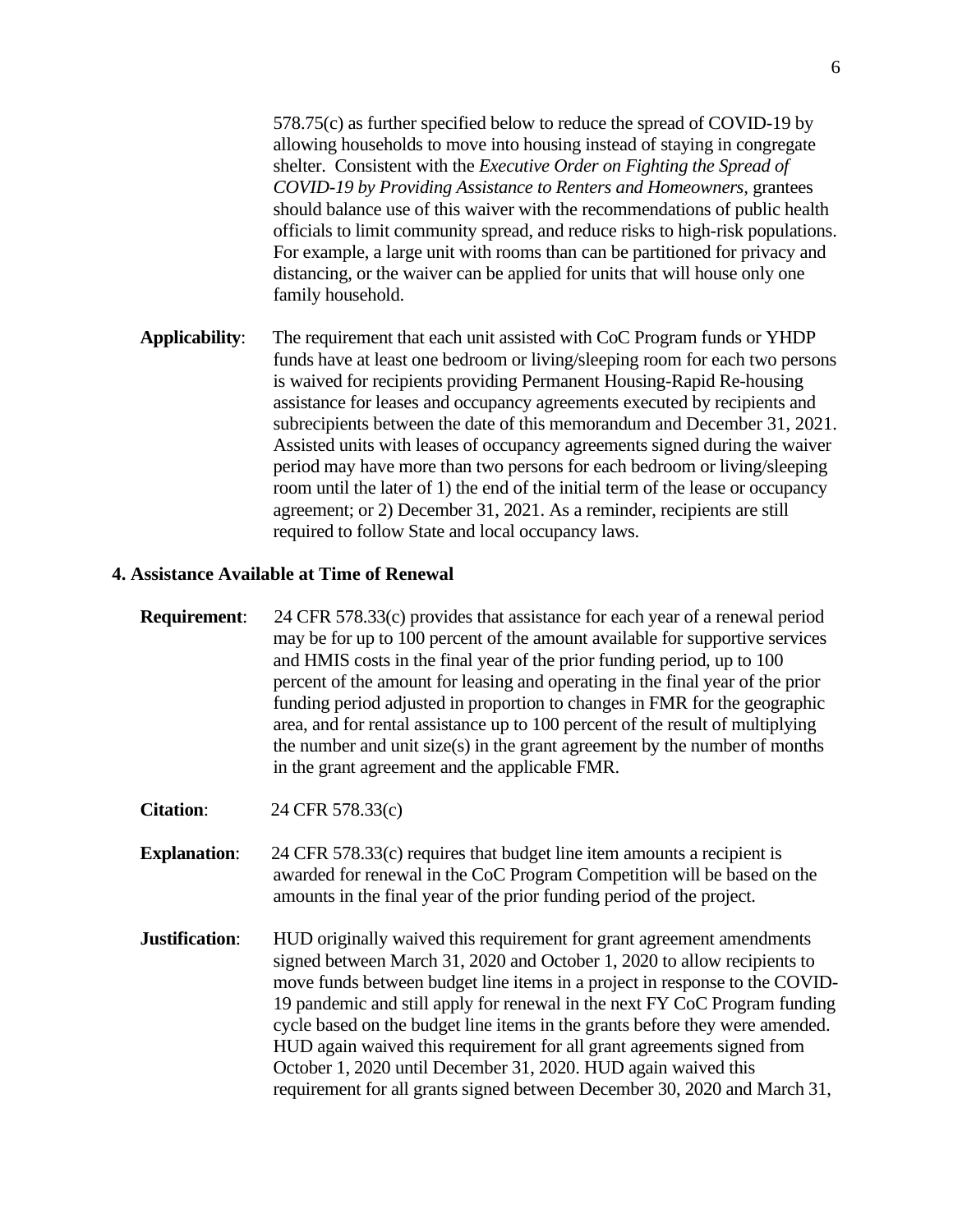2021. HUD again waived this requirement for all grant agreements signed from March 31, 2021 until June 30, 2021. Recipients continue to report needing to shift budget line items to respond to the COVID-19 pandemic (e.g., providing different supportive services necessitated by the pandemic and the economic impacts created by the pandemic or serving fewer people because the layout of the housing does not meet local social distancing recommendations) without changing the original design of the project when it is not operating in a public health crisis and can resume normal operations.

- **Applicability**: The requirement that the renewal grant amount be based on the budget line items in the final year of the grant being renewed is further waived for all projects that amend their grant agreements to move funds between budget line items in a project in response to the COVID-19 pandemic between the date of this memorandum and December 31, 2021. Recipients may then apply in the next FY CoC Program funding cycle based on the budget line items in the grants before they were amended.
- **Notification:** Recipients utilizing this waiver flexibility do not need to follow the notification process outlined in Attachment #1. Instead, HUD will consider any grant agreement amendment to move funds between budget line items in response to the COVID-19 pandemic executed between July 1, 2021 and December 31, 2021 as notification to HUD.

## **5. Permanent Housing-Rapid Re-housing Monthly Case Management**

- **Requirement:** Recipients must require program participants of permanent housing rapid re-housing projects to meet with a case manager at least monthly.
- **Citation:** 24 CFR 578.37(a)(1)(ii)(F)
- **Explanation:** The CoC Program interim rule at 24 CFR 578.37(a)(1)(ii)(F) requires program participants to meet with a case manager not less than once per month to assist them in ensuring long-term housing stability. The project is exempt from this requirement already if the Violence Against Women Act of 1994 or Family Violence Prevention and Services Act prohibits the recipient carrying out the project from making its shelter or housing conditional on the participant's acceptance of services.
- **Justification:** HUD originally waived this requirement for 2-months on March 31, 2020. On May 22, 2020 HUD again waived this requirement for an additional 3 months and on September 30, 2020 HUD once again waived this requirement until December 31, 2020. On December 30, 2020, HUD again waived this requirement until March 31, 2021. On March 31, 2021, HUD again waived this requirement until June 30, 2021. While many social distancing measures that were making it difficult to conduct the monthly case management are being lifted, recipients need time to prepare staff to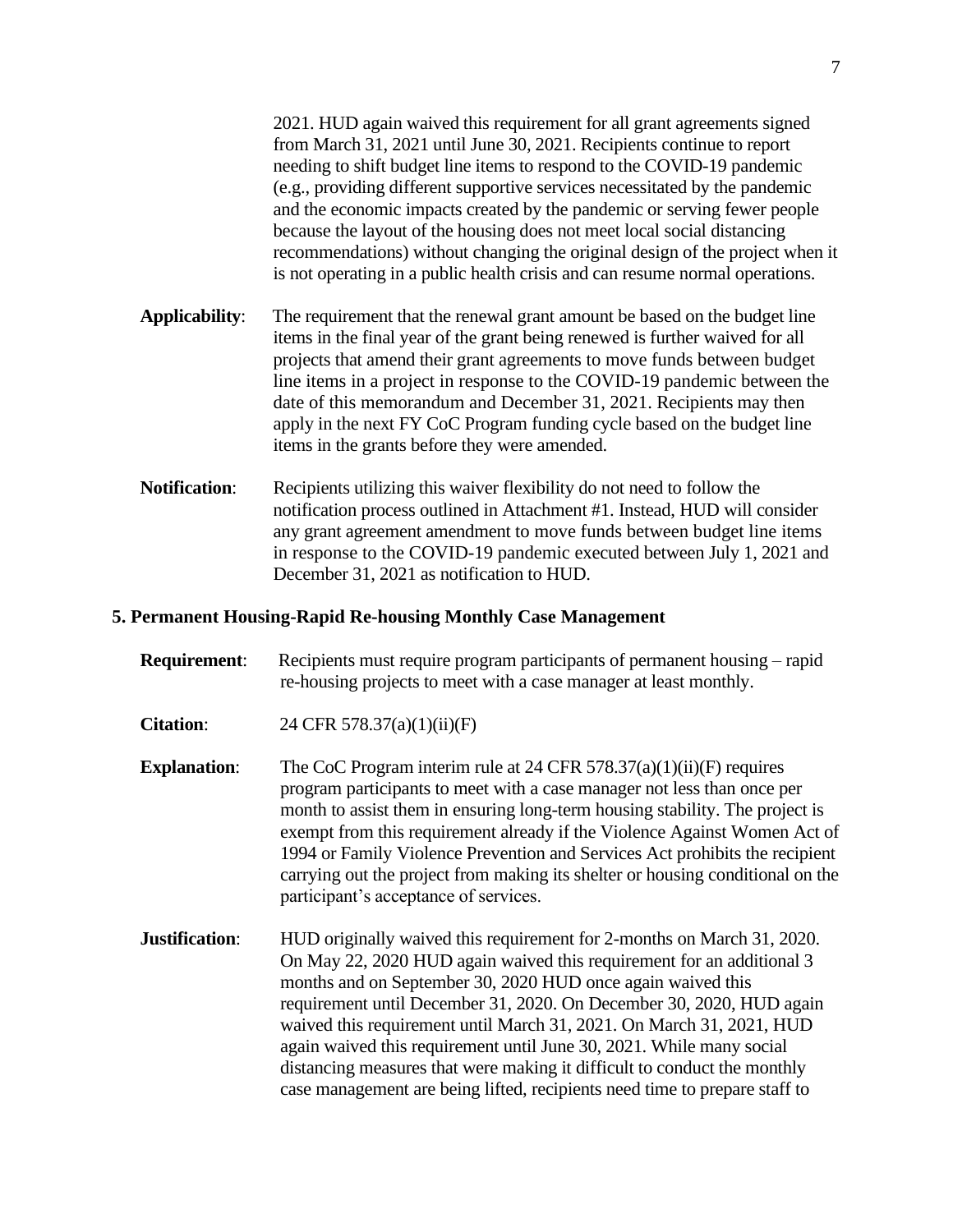provide monthly case management in accordance with the regulatory requirement. Waiving the monthly case management requirement as specified below will allow recipients time to shift back to providing case management on a monthly basis instead of on an as needed basis.

**Applicability**: The requirement in 24 CFR 578.37(a)(1)(ii)(F) that projects require program participants to meet with case managers not less than once per month is waived for all permanent housing- rapid re-housing projects until September 30, 2021.

#### **6. Fair Market Rent for Individual Units and Leasing Costs**

- **Requirement:** Rent payments for individual units with leasing dollars may not exceed Fair Market Rent (FMR)
- **Citation**: 24 CFR 578.49(b)(2)
- **Explanation:** The CoC Program regulation at 24 CFR 578.49(b)(2) prohibits a recipient from using grant funds for leasing to pay above FMR when leasing individual units, even if the rent is reasonable when compared to other similar, unassisted units.
- **Justification:** HUD originally waived this requirement for 6-months on March 31, 2020. On September 30, 2020 HUD again waived this requirement until December 31, 2020. On December 30, 2020, HUD again waived this requirement until March 31, 2021. On March 31, 2021, HUD again waived this requirement until June 30, 2021. Extending this waiver of the limit on using grant leasing funds to pay above FMR for individual units, but not greater than reasonable rent, will assist recipients in locating additional units to house individuals and families experiencing homelessness in tight rental markets and reduce the spread and harm of COVID-19.
- **Applicability**: The FMR restriction continues to be waived for any lease executed by a recipient or subrecipient to provide transitional or permanent supportive housing until December 31, 2021. The affected recipient or subrecipient must still ensure that rent paid for individual units that are leased with leasing dollars meet the rent reasonableness standard in 24 CFR 578.49(b)(2).

#### **7. One-Year Lease Requirement**

| Program participants residing in permanent housing (including Rapid Re-     |
|-----------------------------------------------------------------------------|
| housing and Permanent Supportive Housing) must be the tenant on a lease     |
| for a term of at least one year that is renewable and terminable for cause. |
|                                                                             |

**Citation**: 24 CFR 578.3, definition of permanent housing, 24 CFR 578.51(l)(1)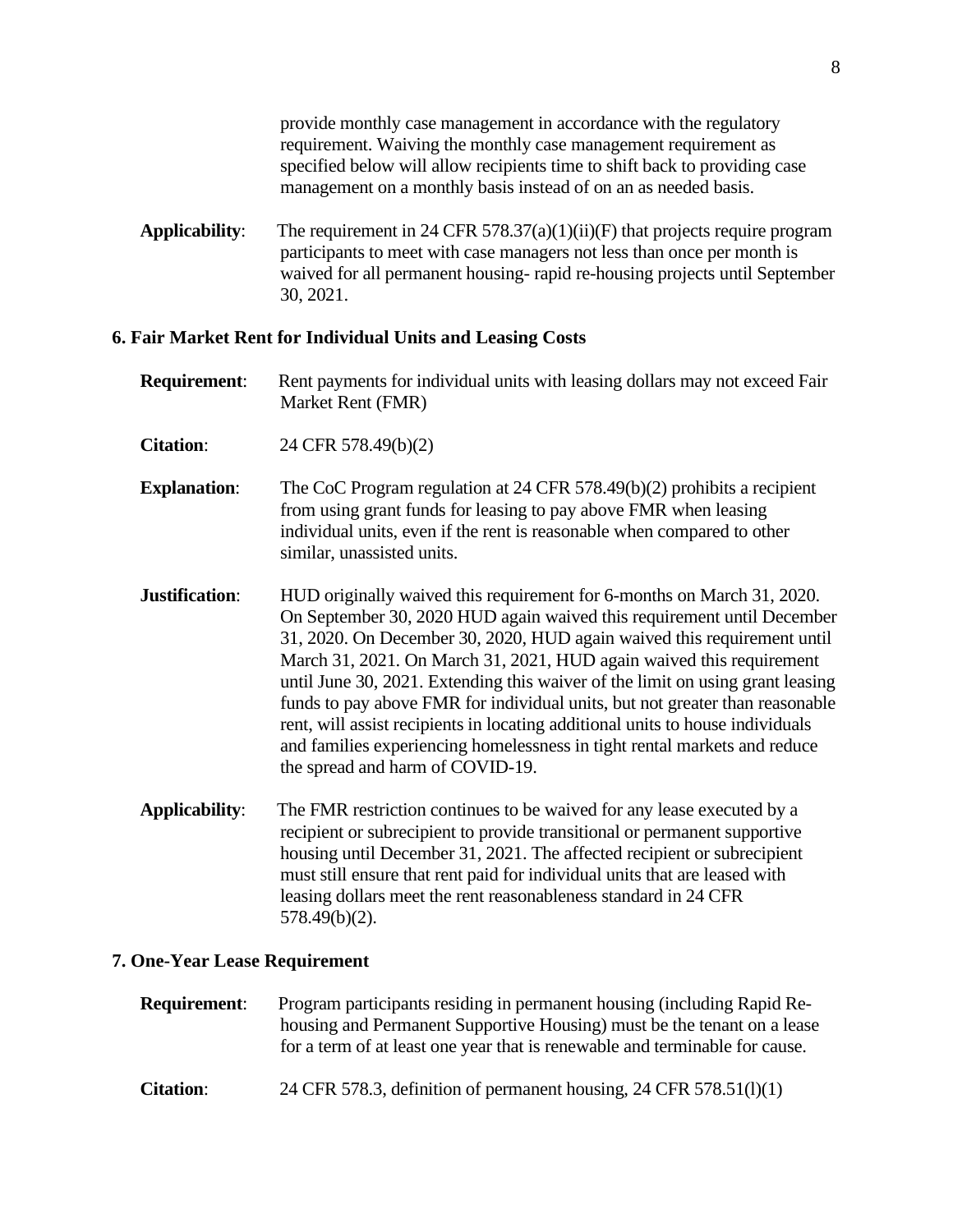- **Explanation:** The CoC Program regulation at 24 CFR 578.3, definition of permanent housing, and 24 CFR 578.51(1)(1) requires program participants residing in permanent housing to be the tenant on a lease for a term of one year that is renewable and terminable for cause.
- **Justification:** HUD originally waived this requirement for 6-months on March 31, 2020, again until December 31, 2020 on September 30, 2020, again until March 31, 2021 on December 30, 2020, and again on March 31, 2021 until June 30, 2021 to help recipients more quickly identify permanent housing for individuals and families experiencing homelessness, which is helpful in preventing the spread of COVID-19. Extending this waiver is necessary because recipients report challenges in identifying housing for program participants in tight rental markets due to the economic impact of COVID-19. Additionally, helping program participants move into housing quickly will continue to decrease the risk of people experiencing homelessness of contracting COVID-19 even after special measures are no longer necessary to prevent the spread of COVID-19.
- **Applicability**: The one-year lease requirement is waived for leases executed between the date of this memorandum and December 31, 2021, so long as the initial term of all leases is at least one month.

#### **8. Limit on Eligible Housing Search and Counseling Services**

- **Requirement:** With respect to program participants' debts, 24 CFR 578.53(e)(8)(ii)(B) only allows the costs of credit counseling, accessing a free personal credit report, and resolving personal credit issues. 24 CFR 578.53(d) limits the use of CoC Program funds for providing services to only those costs listed in the interim rule.
- **Citation:** 24 CFR 578.53(e)(8)(ii)(B) and 578.53(d)
- **Explanation:** 24 CFR 578.53(e)(8) allows recipients and subrecipients to use CoC funds to pay for housing search and counseling services to help eligible program participants locate, obtain, and retain suitable housing. For program participants whose debt problems make it difficult to obtain housing, 24 CFR 578.53(e)(8)(ii)(B) makes eligible the costs of credit counseling, accessing a free personal credit report, and resolving personal credit issues. However, payment of rental or utility arrears is not included as an eligible cost. 24 CFR 578.53(d) limits eligible supportive service costs to those explicitly listed in 24 CFR 578.53(e), which is a more limited list than is eligible under the McKinney-Vento Act.

## **Justification:** HUD originally waived this requirement for 1-year on March 31, 2020 and, on March 31, 2021 extended the waiver until June 30, 2021, to allow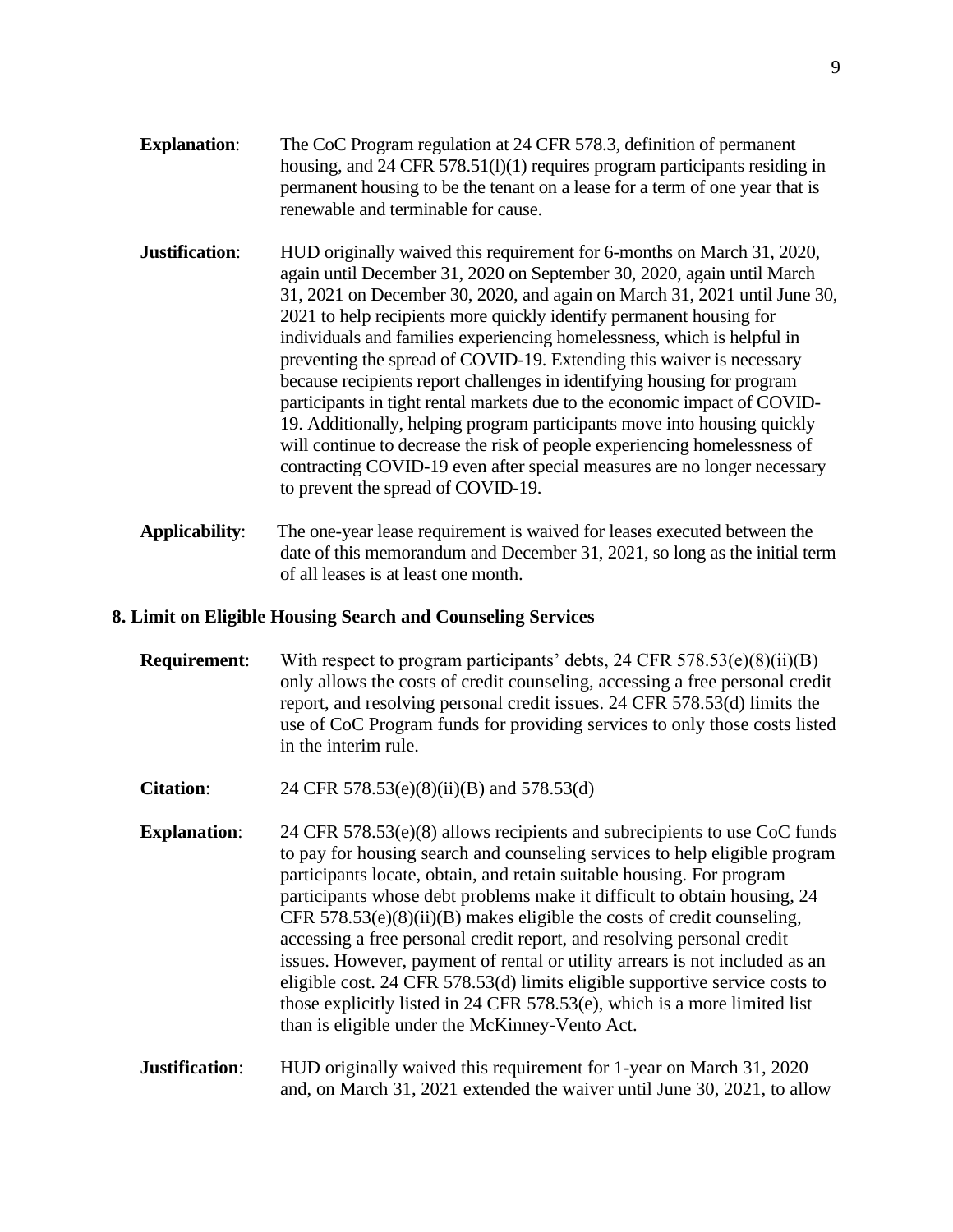recipients and subrecipients to pay up to 6 months of rental arrears and 6 months of utility arrears to remove barriers to obtaining housing quickly and help reduce the spread and harm of COVID-19. Extending this waiver is necessary to remove barriers that would prevent program participants from finding housing quickly, particularly as more people find themselves with rental arrears due to COVID-19.

**Applicability**: The limitation on eligible housing search and counseling activities is waived so that CoC Program funds may be used for up to 6 months of a program participant's utility arrears and up to 6 months of a program participant's rent arrears, when those arrears make it difficult to obtain housing. This waiver is in effect until December 31, 2021.

#### **9. HQS – Re-Inspection of Units**

- **Requirement**: Recipients and subrecipients must inspect all units for which leasing or rental assistance funds are used, at least annually to ensure they continue to meet HQS.
- **Citation**: 24 CFR 578.75(b)(2)
- **Explanation:** 24 CFR 578.75(b)(2) requires that recipients or subrecipients are required to inspect all units supported by leasing or rental assistance funding under the CoC and YHDP Programs at least annually during the grant period to ensure the units continue to meet HQS.
- **Justification:** HUD originally waived the requirement for 1-year on March 31, 2020 to help recipients and subrecipients prevent the spread of COVID-19. On March 31, 2021, HUD extended the waiver until June 30, 2021. While many social distancing measures that were making it difficult to re-inspect a unit for HQS are being lifted, recipients need time to prepare staff to reinspect (and inspect as discussed above) units for HQS. Therefore, HUD is extending the waiver as described below.
- **Applicability**: The requirement at 24 CFR 578.75(b)(2) is waived until September 30, 2021.

#### **10. Homeless Definition – Temporary Stays in Institutions of 90 Days or Less**

**Requirement**: The definition of homeless in 24 CFR 578.3 includes under paragraph (1)(iii) an individual who is exiting an institution where he or she resided for 90 days or less and has resided in an emergency shelter or place not meant for human habitation immediately before entering that institution, which is an interpretation of  $\S 103(a)(4)$  of the McKinney-Vento Act which includes an individual who resided in a shelter or place not meant for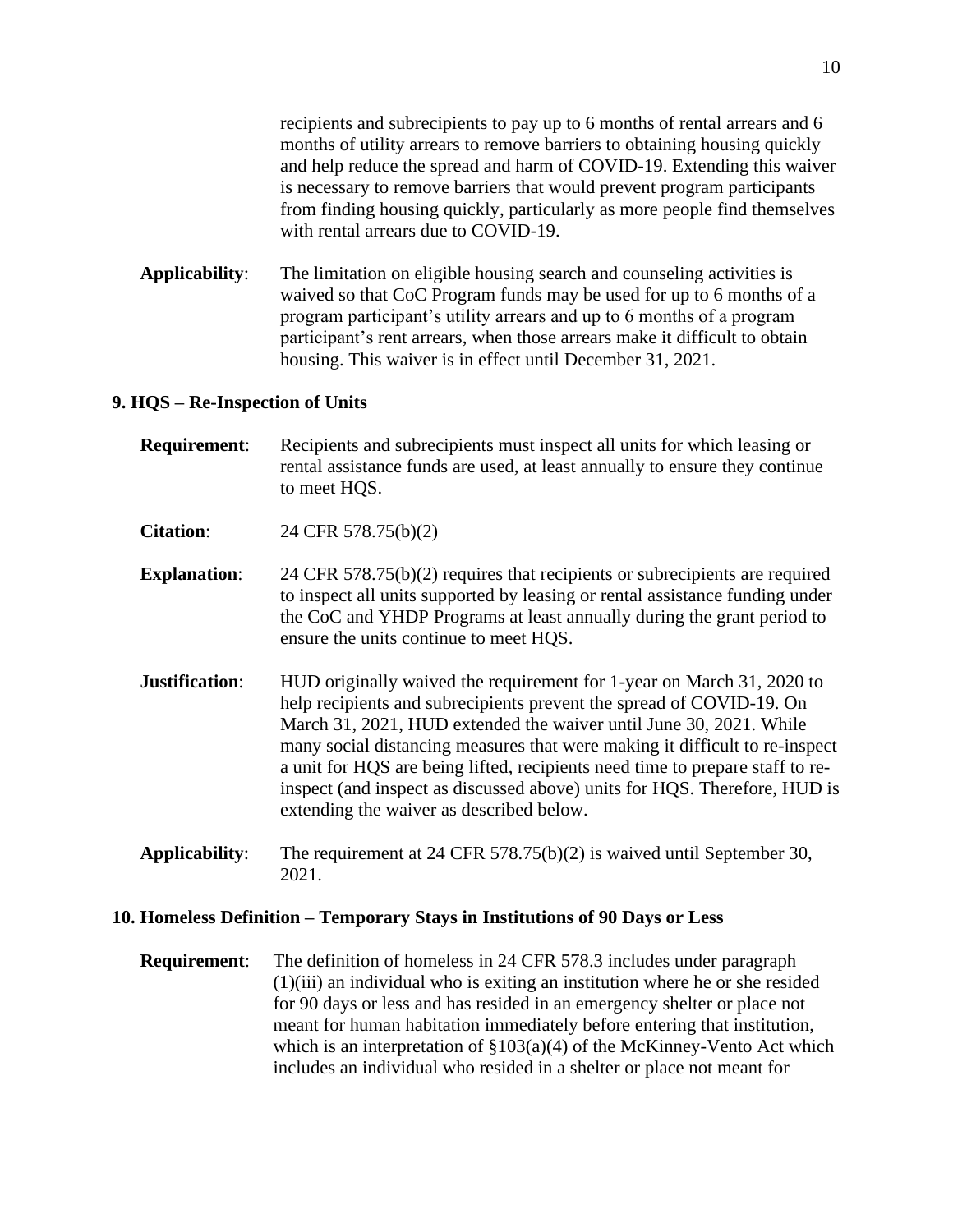- **Citation:** 24 CFR 578.3, definition of "homeless" (1)(iii)
- **Explanation:** An individual who is exiting an institution where he or she resided for 90 days or less and who resided in an emergency shelter or place not meant for human habitation immediately before entering that institution are considered homeless per 24 CFR 578.3, definition of "homeless."
- **Justification:** HUD originally waived this requirement on September 30, 2020, until March 31, 2021 to keep housing options open for individuals who otherwise would have been homeless but were reporting longer stays in institutions as a result of COVID-19 (e.g., longer time in jail due to a postponed court dates due to courts closings or courts operating at reduced capacity and longer hospital stays when infected with COVID-19). HUD again waived this requirement on March 31, 2021 until June 30, 2021. Allowing someone who was residing in an emergency shelter or place not meant for human habitation prior to entering the institution to maintain their homeless status while residing in an institution for longer than 90 days is necessary to prevent the spread of and respond to COVID-19 by expanding housing options for people who were experiencing homelessness and institutionalized for longer than traditionally required due to COVID-19. Recipients continue to report potential program participants are staying in institutions for longer periods of time due to COVID-19; therefore, HUD is extending this waiver to allow someone who was residing in an emergency shelter or place not meant for human habitation prior to entering the institution to maintain their homeless status while residing in an institution for longer than 90 days.
- **Applicability**: An individual may qualify as homeless under paragraph (1)(iii) of the homeless definition in 24 CFR 578.3 so long as he or she is exiting an institution where they resided for 120 days or less and resided in an emergency shelter or place not meant for human habitation immediately before entering that institution. This waiver is in effect until December 31, 2021.

## **11. Permanent Housing Rapid Re-housing Limit to 24 Months of Rental Assistance**

| <b>Requirement:</b> | CoC Program funds may be used to provide short-term (up to 3 months)<br>and/or medium term (for 3-24 months) tenant-based rental assistance. |
|---------------------|----------------------------------------------------------------------------------------------------------------------------------------------|
| <b>Citation:</b>    | 24 CFR 578.37(a)(1)(ii), 24 CFR 578.37(a)(1)(ii)(C), and 24 CFR<br>578.51(a)(1)(i)                                                           |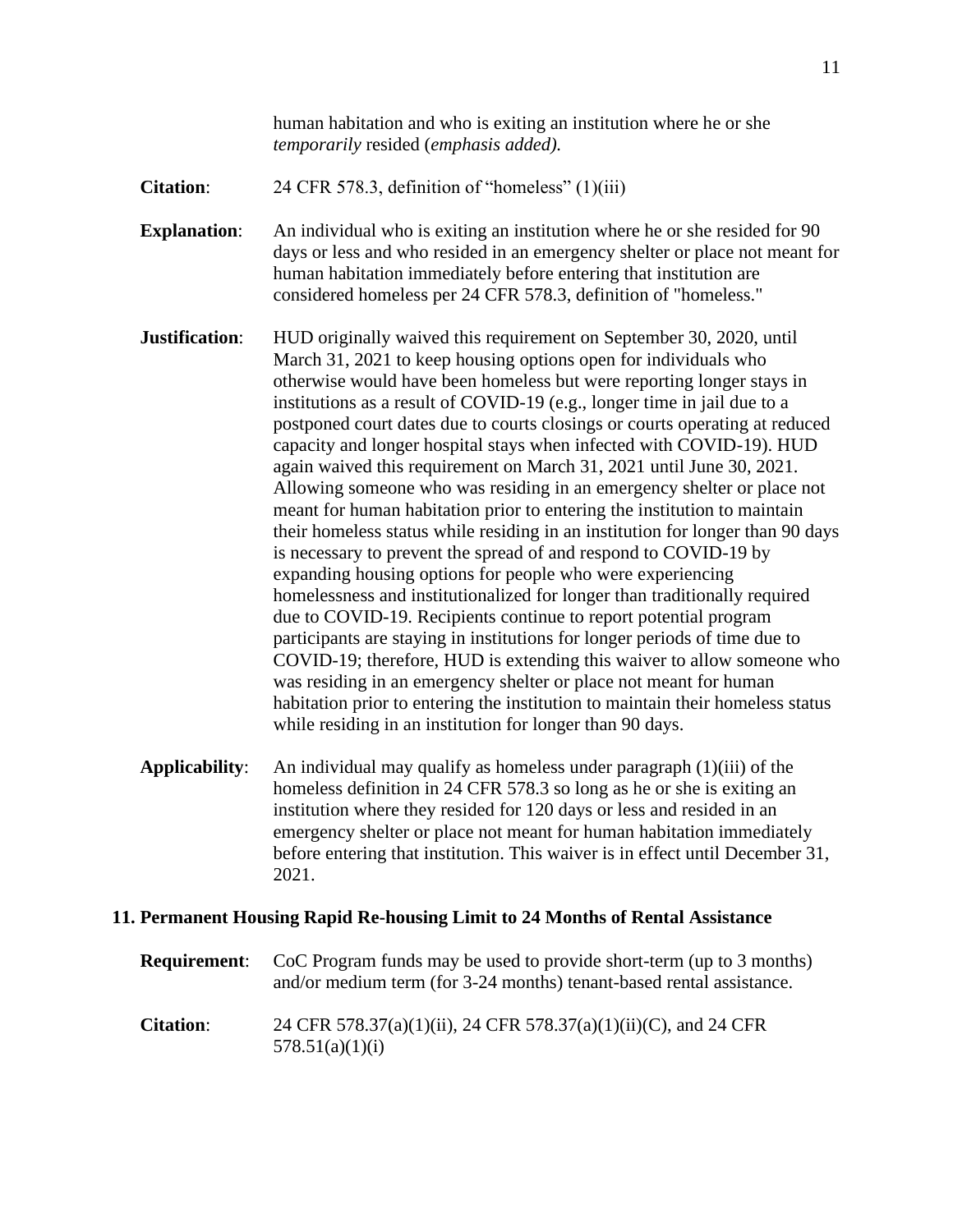- **Explanation**: The CoC Program regulation at 24 CFR 578.37(a)(1)(ii) and 24 CFR  $578.51(a)(1)(i)$  defines medium-term rental assistance as 3 to 24 months and 24 CFR 578.37(a)(1)(ii) and 24 CFR 578.37(a)(1)(ii)(C) limits rental assistance in rapid re-housing projects to medium-term rental assistance, or no more than 24 months.
- **Justification:** HUD originally waived this requirement on May 22, 2020 until 3 months after a state or local public health official has determined special measures are no longer necessary to prevent the spread of COVID-19. Recipients continue to report program participants are experiencing difficulty affording rent even after receiving 24 months of rental assistance. Therefore, HUD is continuing to offer this waiver flexibility, but is establishing an end date of December 31, 2021. Waiving the limit on using rental assistance in rapid re-housing projects to pay more than 24 months will ensure that individuals and families currently receiving rapid rehousing assistance do not lose their assistance, and consequently their housing, during the COVID-19 public health crisis and the subsequent economic downturn This will reduce the number of people who become homeless again due to the economic impact of COVID-19.
- **Applicability**: The 24-month rental assistance restriction is waived for program participants in permanent housing rapid re-housing project who will have reached 24 months of rental assistance until December 31, 2021. Program participants who have reached 24 months of rental assistance during this time and who will not be able to afford their rent without additional rental assistance will be eligible to receive rental assistance until December 31, 2021.

## **12. Disability Documentation for Permanent Supportive Housing (PSH)**

- **Requirement**: A recipient providing PSH must serve individuals and families where one member of the household has a qualifying disability (for dedicated projects and DedicatedPLUS projects that individual must be the head of household). Further, the recipient must document a qualifying disability of one of the household members. When documentation of disability is the intake worker's observation, the regulation requires the recipient to obtain additional confirming evidence within 45 days.
- **Citation**: 24 CFR 578.103(a) and 24 CFR 578.103(a)(4)(i)(B)
- **Explanation:** 24 CFR 578.103(a) requires recipient to maintain records providing evidence they met program requirements and 24 CFR  $578.103(a)(4)(i)(B)$ establishes the requirements for documenting disability for individuals and families that meet the "chronically homeless" definition in 24 CFR 578.3. Acceptable evidence of disability includes intake-staff recorded observations of disability no later than 45 days from the date of application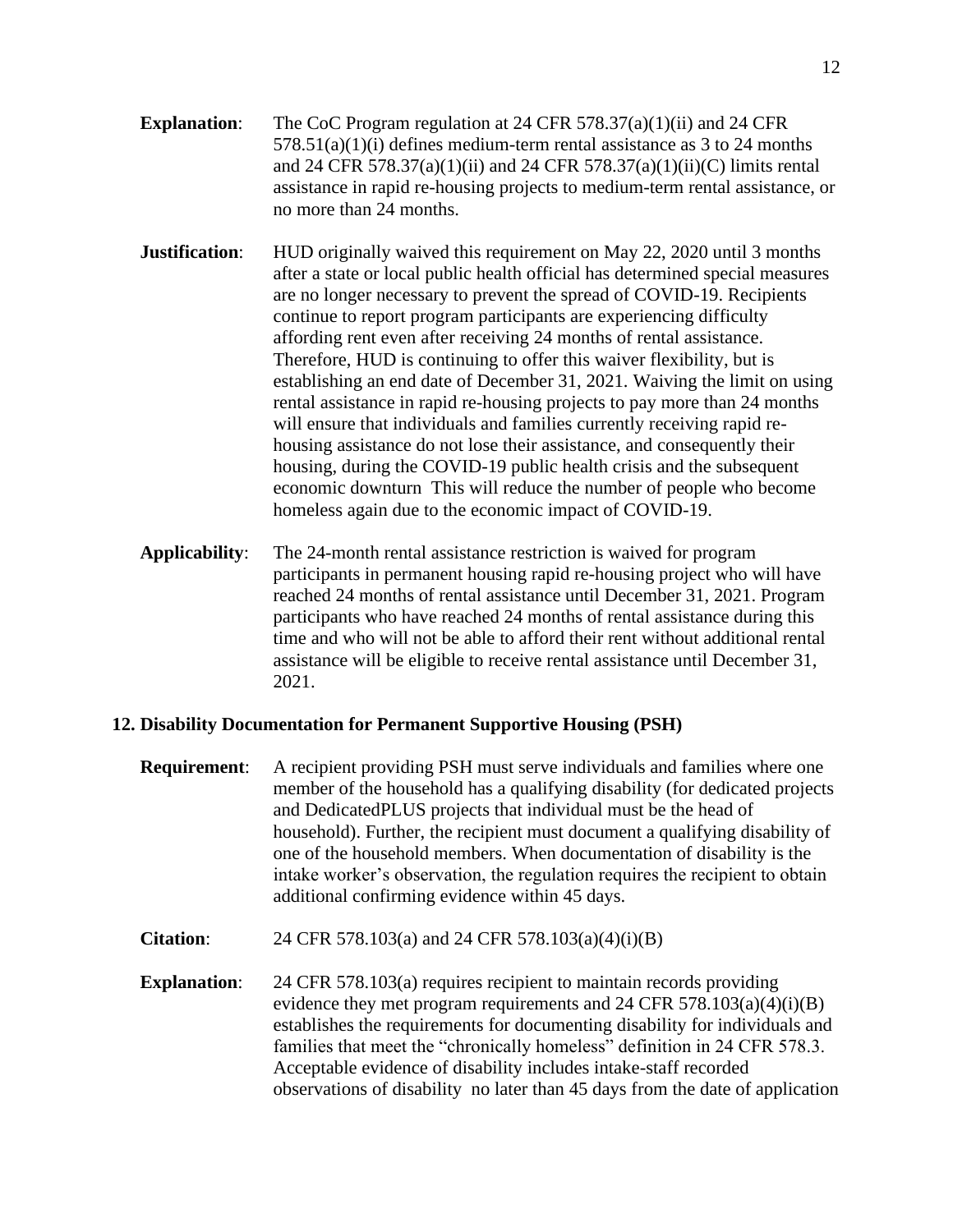for assistance, which is confirmed and accompanied by evidence in paragraphs 24 CFR 578.103(a)(4)(i)(B)(1), (2), (3), or (5). HUD is waiving the requirement to obtain additional evidence to confirm staff-recorded observations of disability.

- **Justification:** On March 31, 2020 HUD waived the requirement to obtain additional evidence within 45 days and instead allowed recipients up to 6-months from the date of application for assistance to confirm intake staff-recorded observations of disability with other evidence because recipients were reporting difficulty obtaining third-party documentation of disability in the middle of a pandemic, impacting their ability to house potential program participants quickly. On September 30, 2020, HUD waived, in its entirety, the requirement to obtain additional evidence to verify intake staff-recorded observations of disability until public health officials determine no additional special measures are necessary to prevent the spread of COVID-19. While public health measures are lifting in many areas of the country, recipients are reporting that obtaining documentation still takes longer than usual as a result of reduced staffing and hours of agencies and providers that can provide the documentation during COVID-19. Therefore, HUD is continuing this waiver flexibility and is establishing an end date of December 31, 2021.
- **Note:** A written certification by the individual seeking assistance that they have a qualifying disability will be acceptable documentation approved by HUD under 24 CFR 578.103(a)(4)(i)(B)(5) until December 31, 2021. This supersedes the allowance provided in the March 31, 2020 and September 30, 2020 allowance that an individual could provide a written certification of a qualifying disability until public health officials determine no additional special measure are necessary to prevent the spread of COVID-19.

#### **HOUSING OPPORTUNITIES FOR PERSONS WITH AIDS (HOPWA)**

Unless otherwise noted, the following waivers are made available with respect to all HOPWA grants, whether funded under the CARES Act, annual HOPWA formula allocations, or under a HOPWA Renewal Notice or competitive Notice of Funding Opportunity.

### **13. HOPWA – Time Limits for Short-Term Housing Facilities and Short-Term Rent, Mortgage, and Utility Payments**

| <b>Requirement:</b> | Time Limits for Short-Term Supported Housing                                                                                                         |
|---------------------|------------------------------------------------------------------------------------------------------------------------------------------------------|
| <b>Citation:</b>    | 24 CFR $574.330(a)(1)$ , Time Limits                                                                                                                 |
| <b>Explanation:</b> | A short-term supported housing facility may not provide residence to any<br>individual for more than 60 days during any six-month period. Short-Term |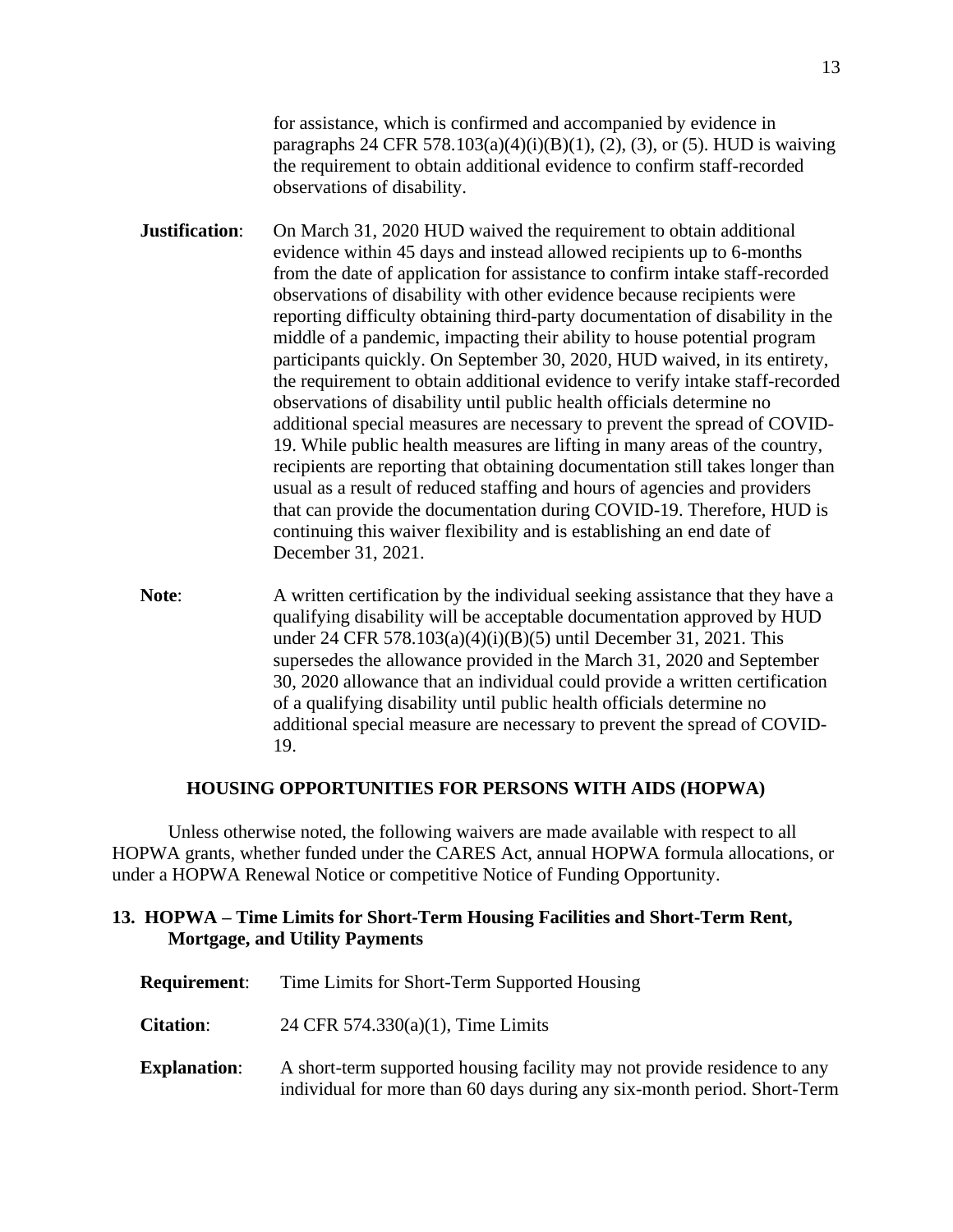Rent, Mortgage, and Utility (STRMU) payments to prevent the homelessness of the tenant or mortgagor of a dwelling may not be provided for costs accruing over a period of more than 21 weeks in any 52-week period.

**Justification:** HUD originally waived this requirement on May 22, 2020 to prevent homelessness or discharge to unstable housing situations for households residing in short-term housing facilities or units assisted with STRMU if permanent housing could not be achieved within the time limits specified in the regulation. HUD again waived this requirement on March 31, 2021 until June 30, 2021. Grantees and project sponsors continue to report that households require longer periods of assistance due to financial and health-related hardships stemming from the COVID-19 pandemic. Extending this waiver until December 31, 2021 will help prevent households from becoming homeless due to the economic impacts of COVID-19.

**Applicability**: This waiver is made available for all HOPWA grants except those covered by Notice CPD-20-05, which provides special flexibility as authorized by the CARES Act for grants funded under the CARES Act and for the portion of a grantee's FY 2020 formula funds that have been approved under its Annual Action Plan (AAP) for allowable activities to prevent, prepare for, and respond to the COVID-19 pandemic as described in section V. of Notice CPD-20-05.

> On an individual household basis, grantees or project sponsors may assist eligible households for a period that exceeds the time limits specified in the regulations. A short-term supported housing facility may provide residence to any individual for a period of up to 120 days in a six-month period. STRMU payments to prevent the homelessness of the tenant or mortgagor of a dwelling may be provided for costs accruing up to 52 weeks in a 52-week period.

This waiver is in effect until December 31, 2021 for grantees and project sponsors that can meet the following criteria:

- 1. The grantee or project sponsor documents that a good faith effort has been made on an individual household basis to assist the household to achieve permanent housing within the time limits specified in the regulations but that financial needs and/or health and safety concerns have prevented the household from doing so; and
- 2. The grantee or project sponsor has written policies and procedures outlining efforts to regularly reassess the needs of assisted households as well as processes for granting extensions based on documented financial needs and/or health and safety concerns.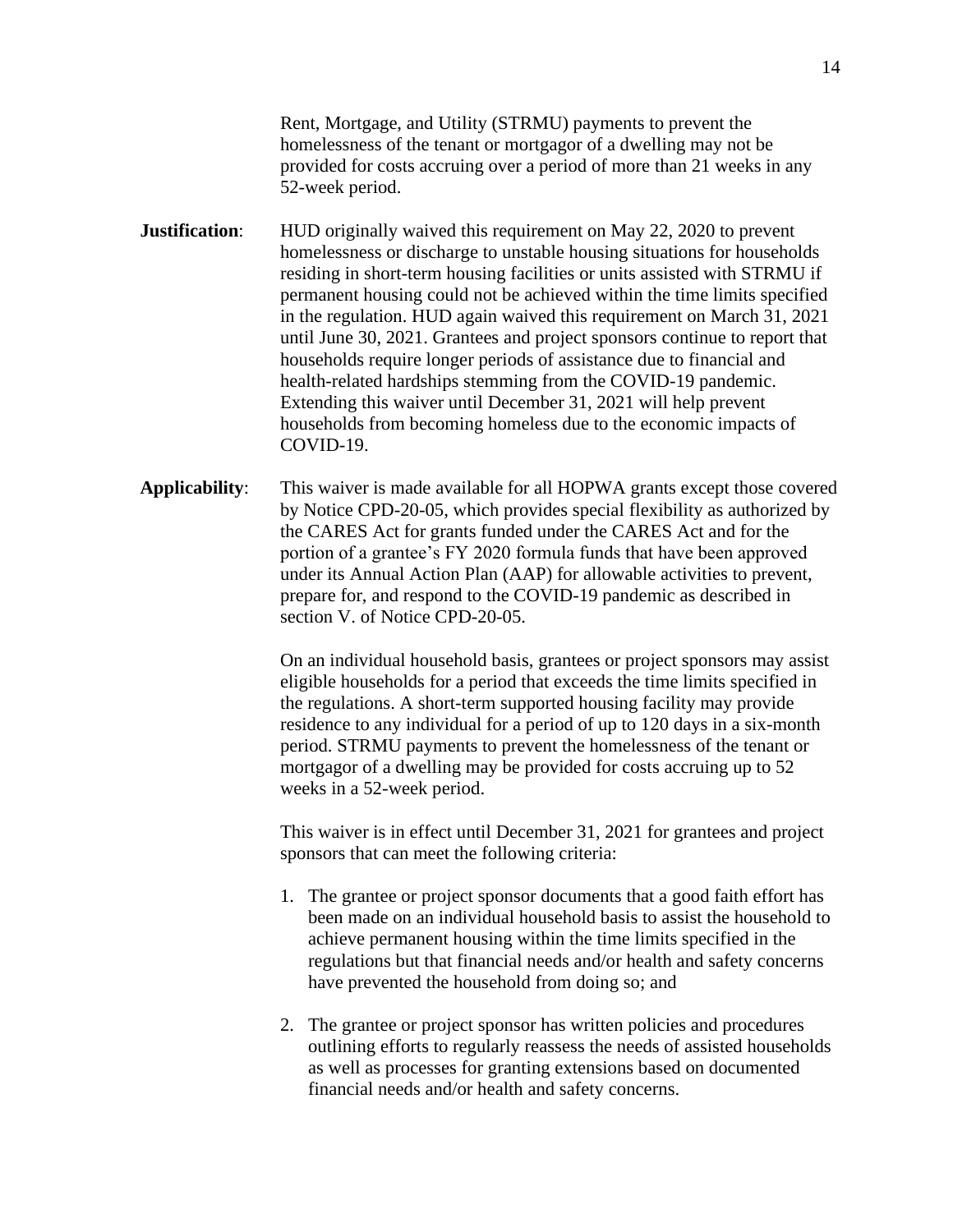# **14. HOPWA – Property Standards**

| <b>Requirement:</b>   | Property Standards for HOPWA                                                                                                                                                                                                                                                                                                                                                                                                                                                                                                         |
|-----------------------|--------------------------------------------------------------------------------------------------------------------------------------------------------------------------------------------------------------------------------------------------------------------------------------------------------------------------------------------------------------------------------------------------------------------------------------------------------------------------------------------------------------------------------------|
| <b>Citation:</b>      | 24 CFR 574.310(b)(2), Housing Quality Standards (HQS)                                                                                                                                                                                                                                                                                                                                                                                                                                                                                |
| <b>Explanation:</b>   | Section $574.310(b)(2)$ of the HOPWA regulations provides minimum<br>housing quality standards that apply to all housing for which HOPWA<br>funds are used for acquisition, rehabilitation, conversion, lease, or repair;<br>new construction of single room occupancy dwellings and community<br>residences; project or tenant-based rental assistance; or operating costs<br>under 24 CFR 574.300(b)(3), (4), (5), or (8).                                                                                                         |
| Justification:        | On March 31, 2020 HUD waived the physical inspection requirement for<br>tenant-based rental assistance at 24 CFR 574.310(b) for one year so long<br>as grantees or project sponsors were able to visually inspect the unit using<br>technology to ensure the unit met HQS before any assistance was provided<br>and grantees or project sponsors had written policies in place to physically<br>reinspect the unit after health officials determined special measures to<br>prevent the spread of COVID-19 were no longer necessary. |
|                       | On May 22, 2020 HUD waived the physical inspection requirement for<br>acquisition, rehabilitation, conversion, lease, or repair; new construction of<br>single room occupancy dwellings and community residences; project or<br>tenant-based rental assistance; or operating costs for one year so long as<br>grantees or project sponsors met the criteria outlined in the waiver. On<br>March 31, 2021, HUD again waived this requirement for all applicable<br>housing types until June 30, 2021.                                 |
|                       | While many social distancing measures that were making it difficult to<br>conduct unit inspections are being lifted, it continues to be important to<br>move people quickly into their own housing to enable social distancing<br>and prevent the spread of COVID-19. Additionally, grantees and project<br>sponsors need time to prepare staff to physically inspect units for HQS.<br>Therefore, HUD is extending the waiver as described below.                                                                                   |
| <b>Applicability:</b> | This waiver is in effect until September 30, 2021 for grantees and project<br>sponsors that can meet the following criteria:                                                                                                                                                                                                                                                                                                                                                                                                         |
|                       | 1. The grantee or project sponsor can visually inspect the unit using<br>technology, such as video streaming, to ensure the unit meets HQS<br>before any assistance is provided; and                                                                                                                                                                                                                                                                                                                                                 |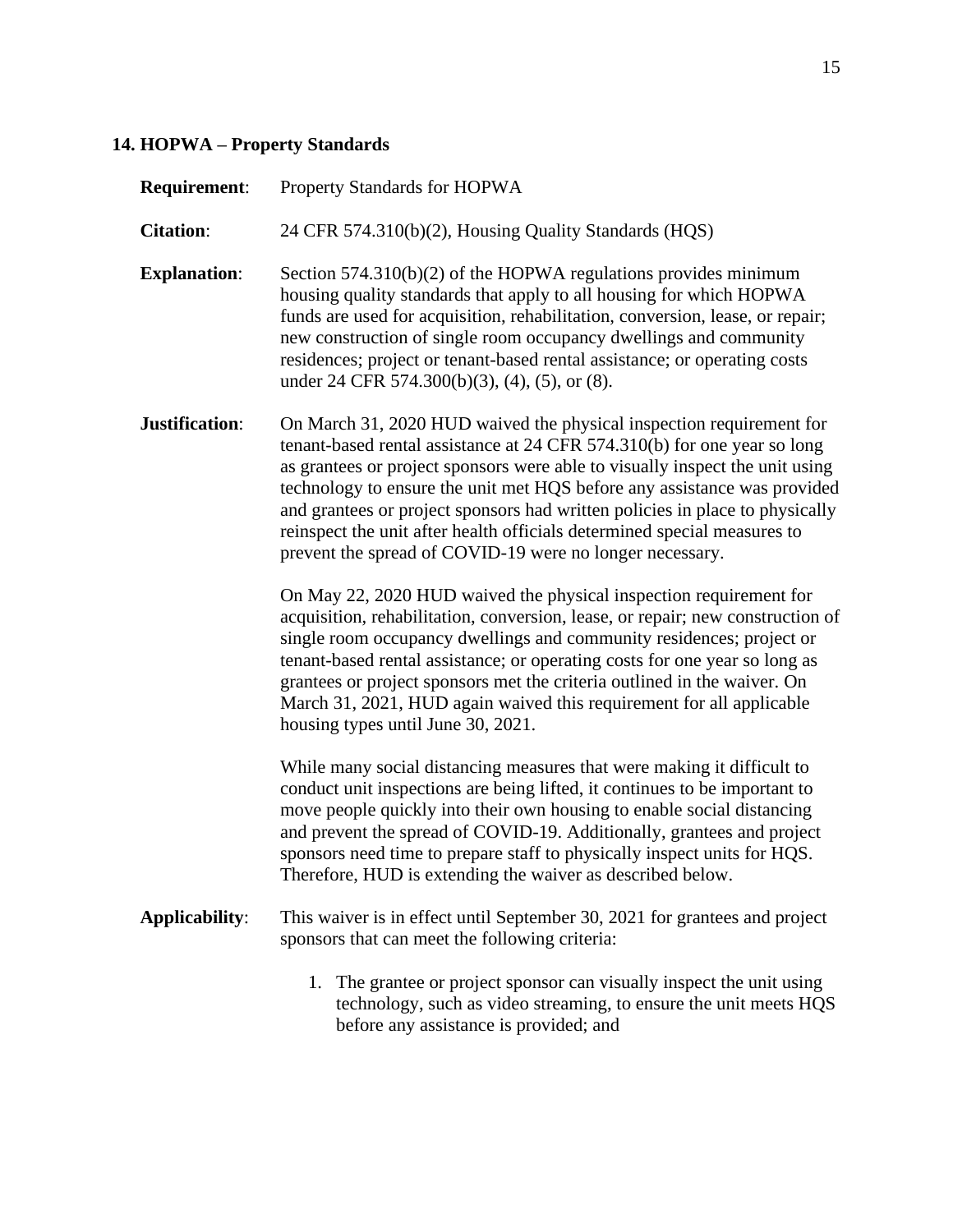2. The grantee or project sponsor has written policies to physically reinspect the units not previously physically inspected by December 31, 2021.

# **15. HOPWA – FMR Rent Standard**

| <b>Requirement:</b>                                                             | Rent Standard for HOPWA Rental Assistance                                                                                                                                                                                                                                                                                                                                                                                                                                                                                                                                                                                                                                                          |
|---------------------------------------------------------------------------------|----------------------------------------------------------------------------------------------------------------------------------------------------------------------------------------------------------------------------------------------------------------------------------------------------------------------------------------------------------------------------------------------------------------------------------------------------------------------------------------------------------------------------------------------------------------------------------------------------------------------------------------------------------------------------------------------------|
| <b>Citation:</b>                                                                | 24 CFR 574.320(a)(2), Rent Standard                                                                                                                                                                                                                                                                                                                                                                                                                                                                                                                                                                                                                                                                |
| <b>Explanation:</b>                                                             | Grantees must establish rent standards for their rental assistance programs<br>based on FMR (Fair Market Rent) or the HUD-approved community-wide<br>exception rent for unit size.                                                                                                                                                                                                                                                                                                                                                                                                                                                                                                                 |
| Justification:                                                                  | HUD originally waived the FMR rent standard requirement for tenant-<br>based rental assistance for one year on March 31, 2020. On May 22, 2020<br>HUD waived this requirement for one year for all rental assistance types.<br>On March 31, 2021, HUD again waived this requirement for all rental<br>assistance types until June 30, 2021. Extending this waiver of the FMR<br>rent standard limit, while still requiring that the unit be rent reasonable in<br>accordance with $\S 574.320(a)(3)$ , will assist grantees and project sponsors<br>in locating additional units to house low-income people living with HIV in<br>tight rental markets and reduce the spread and harm of COVID-19. |
| <b>Applicability:</b>                                                           | The FMR requirement continues to be waived until December 31, 2021.<br>Grantees and project sponsors must still ensure the reasonableness of rent<br>charged for a unit in accordance with $\S 574.320(a)(3)$ .                                                                                                                                                                                                                                                                                                                                                                                                                                                                                    |
| 16. HOPWA – Self-Certification of Income and Credible Information on HIV Status |                                                                                                                                                                                                                                                                                                                                                                                                                                                                                                                                                                                                                                                                                                    |

| <b>Requirement:</b> | Source Documentation for Income and HIV Status Determinations.                                                                                                                                                                                                                                                                                                                                                                                                                                                                                                                                          |
|---------------------|---------------------------------------------------------------------------------------------------------------------------------------------------------------------------------------------------------------------------------------------------------------------------------------------------------------------------------------------------------------------------------------------------------------------------------------------------------------------------------------------------------------------------------------------------------------------------------------------------------|
| <b>Citation:</b>    | 24 CFR 574.530, Recordkeeping                                                                                                                                                                                                                                                                                                                                                                                                                                                                                                                                                                           |
| <b>Explanation:</b> | Each grantee must maintain records to document compliance with<br>HOPWA requirements, which includes determining the eligibility of a<br>family to receive HOPWA assistance.                                                                                                                                                                                                                                                                                                                                                                                                                            |
| Justification:      | HUD originally waived the requirement for source documentation of<br>income and HIV status on March 31, 2020 for grantees that require written<br>certification of the household seeking assistance of their HIV status and<br>income, and agree to obtain source documentation of HIV status and<br>income eligibility within 3 months of public health officials determining<br>no additional special measures are necessary to prevent the spread of<br>COVID-19. The waiver permits HOPWA grantees and project sponsors to<br>rely upon a family member's self-certification of income and credible |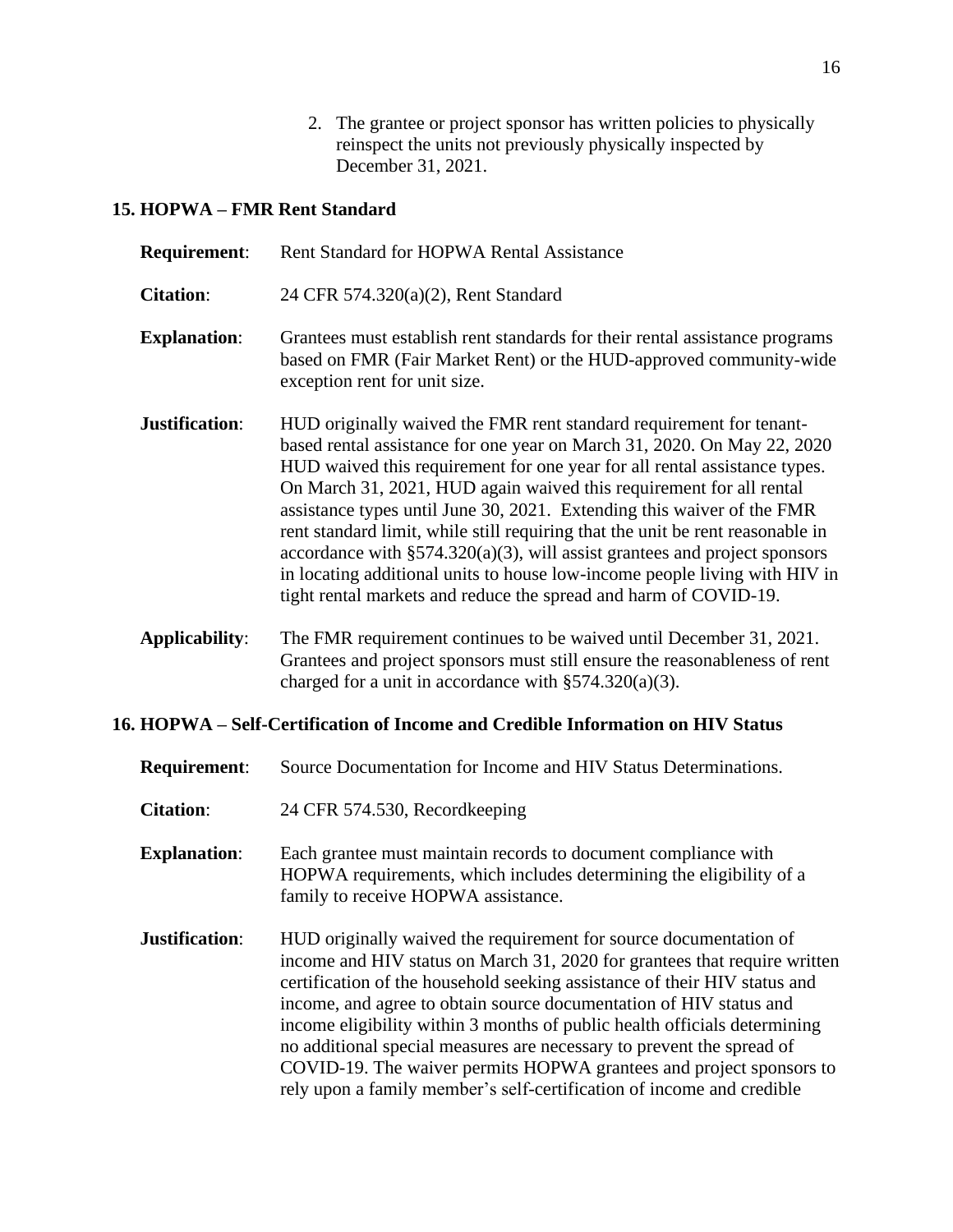information on their HIV status (such as knowledge of their HIV-related medical care) in lieu of source documentation to determine eligibility for HOPWA assistance.

While public health measures are lifting in many areas of the country, grantees are reporting that obtaining documentation still takes longer than usual because of reduced staffing and hours of agencies and providers that can provide the documentation during COVID-19. Additionally, grantees need time to prepare staff and to re-adjust policies and procedures to obtain source income of HIV status and income. Therefore, HUD is continuing this waiver flexibility and is establishing an end date of September 30, 2021.

**Applicability**: Eligibility is restricted to a low-income person who is living with HIV/AIDS and the family of such person. This waiver is in effect for grantees who require written certification of the household seeking assistance of their HIV status and income and agree to obtain source documentation of HIV status and income eligibility by September 30, 2021.